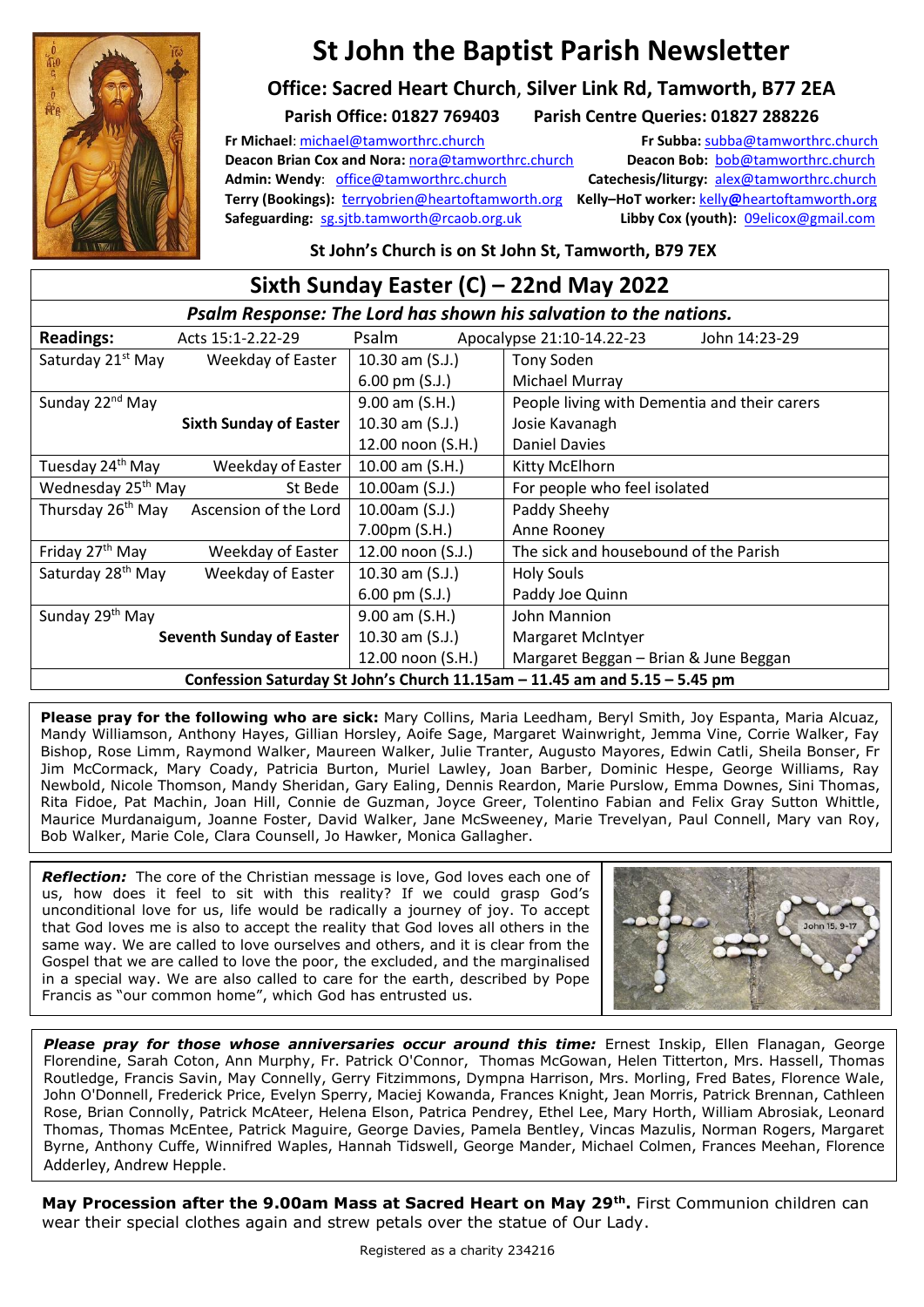

**Deaths:** please pray for the repose of the soul of **Francis Cooney** whose funeral will be at Fradley Crem on Wednesday May 25th at 12.30 pm. **Paddy Coleman** whose funeral will take place on Wednesday 8th June at 12 noon. at Sacred Heart. **Walter Foxall** whose funeral will take place at Sutton Coldfield Crematorium on Wednesday 8<sup>th</sup> June at10.00am We also remember in our prayers **Dave Gooch** and **Lynne Bennett** and **Kathleen Dawson** (Joe's mother) who died recently. May they rest in peace. Amen.

**Today is International Day of Prayer for Eastern Christians:** The event unites the Roman Catholic Church in Europe with the Eastern

Catholic Churches in union with the Bishop of Rome. *Let us pray for peace in the world, especially in the Middle East. May the Christians in these lands be strengthened in their faith so that they may continue steadfastly to give witness to Jesus Christ.*

**Visiting The Housebound** was done weekly before Covid. Most of this was done by parishioners who brought communion to them. But a lot of new people are now unable to leave their homes and we need more lay people to bring communion to an extra 16 people (over 80 in total). Are you able to help? If so, please contact Fr Subba – [subba@tamworthrc.church](mailto:subba@tamworthrc.church)

**Journey in Faith:** If you are interested in becoming a Catholic or wish to find out more about the Catholic Faith, please get in touch with us to arrange to discuss this. Contact [alex@tamworthrc.church](mailto:alex@tamworthrc.church) or speak with Fr Michael. Phone 01827 769403

**Journey in Faith:** Our candidates will complete their Journey of Faith course this Thursday. Please pray for them as they continue a life of learning about their faith.

**Next Confirmation Session for those in non-Catholic schools** is on Monday 23<sup>rd</sup> May, 5.45-7.00pm



**First Holy Communions** are taking place this weekend. Congratulations to all the children and their families. Please keep them all in your prayers.

**Congratulations to St Gabriel's on their recent successful Ofsted Report:** it praised the school across several areas recognising that we are blessed with a good school. This is due to great leadership, committed and skilled teaching, responsive children and encouraging parents. Well done to all involved.

**Café Scripture Group:** The next session is on Monday 23<sup>rd</sup> May 7.30-9.00pm. Anyone is welcome to come

along.

**Church library books for adults:** The adult library is now up and running. The books are on the top two shelves in the foyer at Sacred Heart. If you would like to borrow a book then please fill in the card inside the book and put it in the indexed black box under your surname. We ask that borrowed books be returned no later than after four weeks. Thank you.

**Children's Bible Story Library:** Well-done to all those using the Book Library. Please remember to change books after a week or two so others can use it next.

**Prayer Bags:** Some new prayer bags about Mary are available in both churches. We hope that you enjoy using these with your family.

**Maranatha Prayer Chain**: If you would like to ask others to help you to pray for someone, please contact parishioners Terry O'Brien - [terryvobrien@icloud.com](mailto:terryvobrien@icloud.com) or Sylvia Geldard 01827 65264 with a simple prayer request which will be passed on to our chain of prayers.



**Dementia Action Week** comes to an end this weekend: we remember everyone who is living with dementia and their carers at all our Masses this weekend.

Pour your grace, O loving God, upon all living with dementia. It is frustrating not to find a word; it is fearful to lose one's memories. Bless them with patience, a loving and supporting family, and days of hope and accomplishment. In Christ's name we pray.

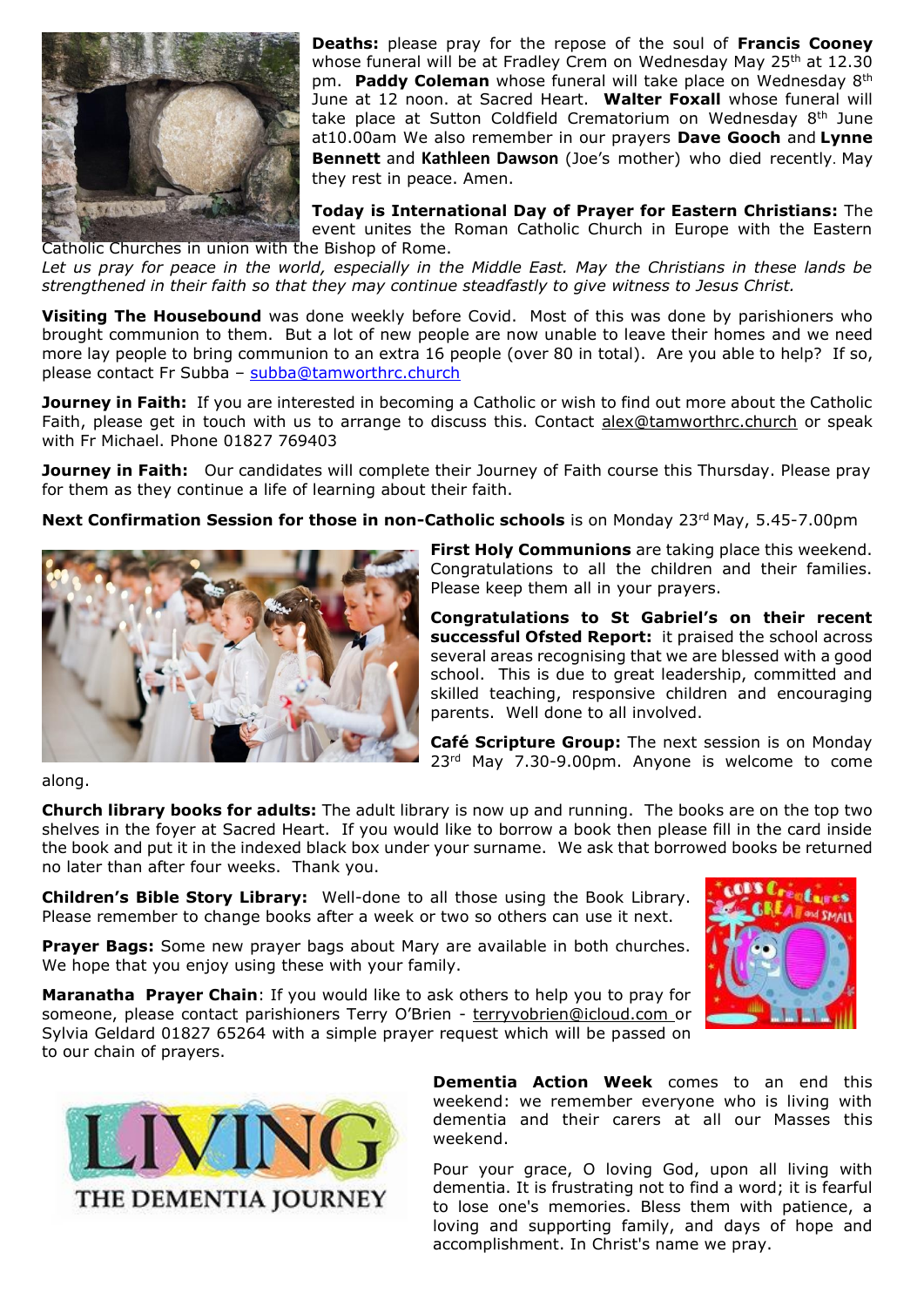**Josie Kavanagh** generously donated £1,000 to the parish before she passed away. Our thanks to Josie and her family for this. May she rest in peace. Amen

## **Youth Work**

**The Kenelm Youth Trust** is the Diocesan youth service with loads of activities going on in the summer. To find out more check **[KENELM YOUTH TRUST -](https://www.kenelmyouthtrust.org.uk/) Home** 



**We run two youth groups, one for teenagers** (on Fridays and one for young people in yrs 6/7/8 on Wednesdays). These are open to all. Libby who can be contacted via email on: [09elicox@gmail.com](mailto:09elicox@gmail.com)

**Youth Groups:** The Phoenix youth club meet each Wednesday 6.30 till 8.00pm. It is open to any young person in years 6, 7 & 8.

**Summer Scheme dates for your diary:** This will run from Monday July 25<sup>th</sup> for two weeks (weekdays) Volunteers who can help with this please get in touch with Alex Parker by email [alex@tamworthrc.church](mailto:alex@tamworthrc.church) or phone -01827 769403 so that we can

get the necessary DBS checks sorted and up to date. If you would like to help with planning trips and activities do get in touch as soon as possible too.

# **Social Action**

**Food donations for the Community Shop** of tins and non-perishable food are needed.

**Bereavement Help Points** on **Friday from 10.00am till 12noon,** at Sacred Heart and on **Thursday evening 5.30pm – 7.00pm,** held in the café. If you are struggling with loss and wish to talk to someone, just come along (Thursday evening is quieter); you are welcome to simply turn up.

**The Tamworth Stroke Patients and their Carers Group** meet on the first Friday of the month at St John's at 1-30pm. All welcome. Contact Trevor Baker on 07934351144 or [tgbdeltic@hotmail.co.uk](mailto:tgbdeltic@hotmail.co.uk)

**Family Group**, run by Homestart, is on Thurs mornings at Sacred Heart from 9.30 till 11.00 - just £1.50; all welcome. Contact Amanda [homestart.tam@btconnect.com](mailto:homestart.tam@btconnect.com)

| <b>Money Matters</b>           |          |  |  |
|--------------------------------|----------|--|--|
| Envelopes                      | 97.00    |  |  |
| <b>Standing Orders</b>         | 920.00   |  |  |
| Loose:                         | 586.59   |  |  |
| Total:                         | £1603.59 |  |  |
| l Ikraine<br>Thank-you         | £1085.28 |  |  |
| Would 'loose givers' consider  |          |  |  |
| giving by direct debit to help |          |  |  |
| the parish? Speak to Fr        |          |  |  |
| Michael or Wendy for more info |          |  |  |

**Memory Café** every Tues 10.30am-12.30pm**;** email Karen [karen.wilkinson@homeinstead.co.uk](mailto:karen.wilkinson@homeinstead.co.uk) 01827 431002

**The Hygiene Bank:** Thank you for your donations during April. To date we have collected 25kgs from our parish - fantastic. We still need: shampoo, conditioner, deodorants, toothpaste and toothbrushes.

**Singing for the Mind** continues on the 1<sup>st</sup> and 3<sup>rd</sup> Thursday at the Hub in Castle grounds, 10.30 till 11.30.



"This is interesting, 70% of the respondents to our survey said they don't respond to surveys."

**A HoT Survey** has been started. Thank-you to all who completed forms already. It takes about 5 minutes to complete. Can you help with it today? We have sheets and pens available. <https://www.surveymonkey.co.uk/r/JX3SY9Q> is where you can find the online version.

Maybe you know someone else who might complete a questionnaire too?

It helps us in three ways. It shows us how we are doing with existing services, how we might develop services in the future and enables us to get funding when we show we are doing what people want & need.

**The Walking Group – Wednesday 25<sup>h</sup> May:** Amington Fields river walk meet at Amington Church at 10am **Thursday 26th May:** Mount St Bernards & the Black Brook reservoir - meet 9.30am at Sacred Heart.

**Sacred Heart Craft Club** meet on a Tues at 1pm to 3.30pm. Next meeting is Wednesday, **24th May**. We knit, sew, crochet, paint, sculpt, make cards, upcycle and re-use. Join us. You don't need to be an expert.

**The Summer Fayre, this year is on July 10th .** We need volunteers. If you can help, please tell Fr Michael or Alex